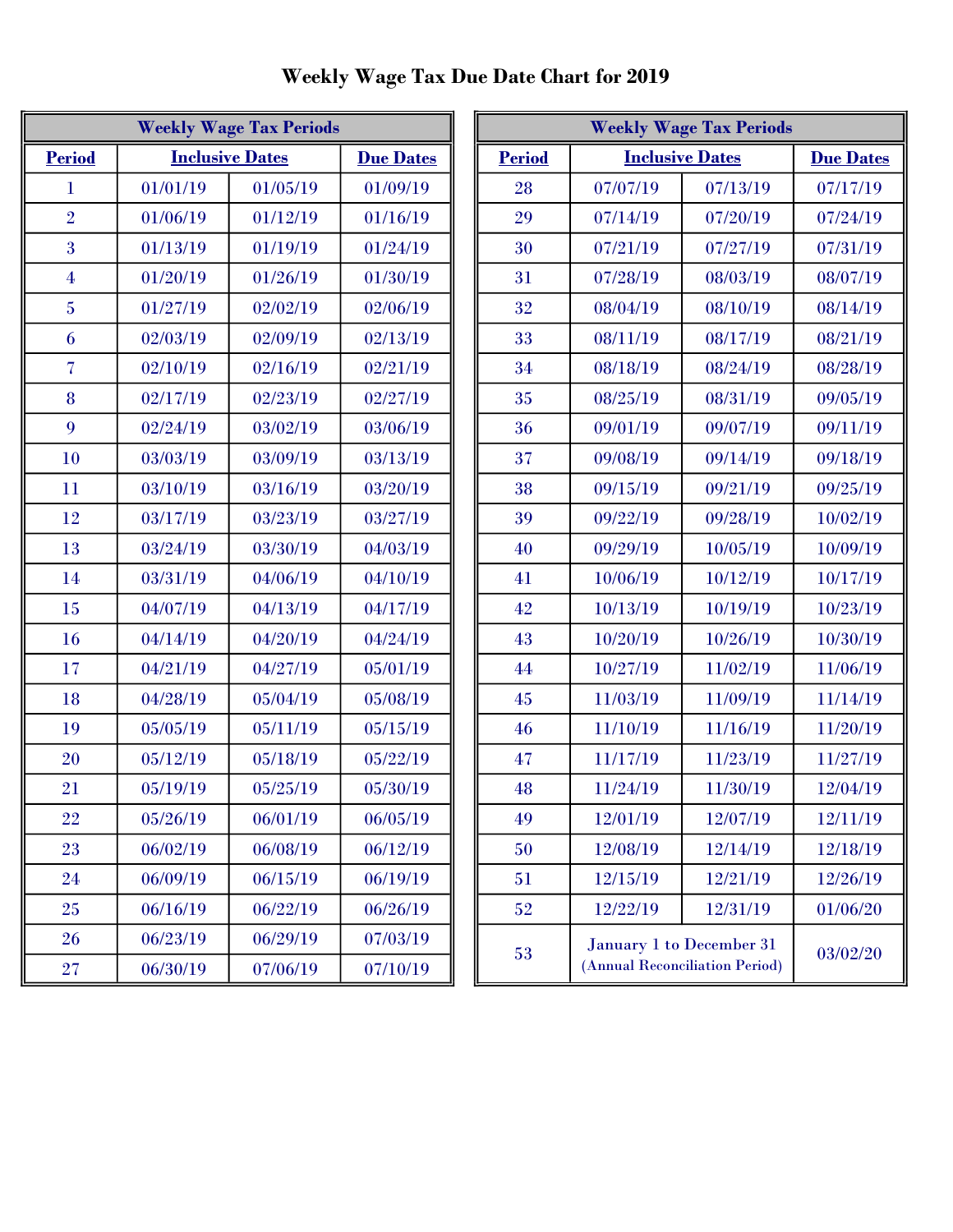| <b>Semi-Monthly Wage Tax Periods</b> |                                                            |                 |          |  |
|--------------------------------------|------------------------------------------------------------|-----------------|----------|--|
| <b>Period</b>                        | <b>Inclusive Date</b>                                      | <b>Due Date</b> |          |  |
| 54                                   | 01/01/19                                                   | 01/15/19        | 01/18/19 |  |
| 55                                   | 01/16/19                                                   | 01/31/19        | 02/05/19 |  |
| 56                                   | 02/01/19                                                   | 02/15/19        | 02/21/19 |  |
| 57                                   | 02/16/19                                                   | 02/28/19        | 03/05/19 |  |
| 58                                   | 03/01/19                                                   | 03/15/19        | 03/20/19 |  |
| 59                                   | 03/16/19                                                   | 03/31/19        | 04/03/19 |  |
| 60                                   | 04/01/19                                                   | 04/15/19        | 04/18/19 |  |
| 61                                   | 04/16/19                                                   | 04/30/19        | 05/03/19 |  |
| 62                                   | 05/01/19                                                   | 05/15/19        | 05/20/19 |  |
| 63                                   | 05/16/19                                                   | 05/31/19        | 06/05/19 |  |
| 64                                   | 06/01/19                                                   | 06/15/19        | 06/19/19 |  |
| 65                                   | 06/16/19                                                   | 06/30/19        | 07/03/19 |  |
| 66                                   | 07/01/19                                                   | 07/15/19        | 07/18/19 |  |
| 67                                   | 07/16/19                                                   | 07/31/19        | 08/05/19 |  |
| 68                                   | 08/01/19                                                   | 08/15/19        | 08/20/19 |  |
| 69                                   | 08/16/19                                                   | 08/31/19        |          |  |
| 70                                   | 09/01/19                                                   | 09/15/19        | 09/18/19 |  |
| 71                                   | 09/16/19                                                   | 09/30/19        | 10/03/19 |  |
| 72                                   | 10/01/19<br>10/15/19                                       |                 | 10/18/19 |  |
| 73                                   | 10/16/19<br>10/31/19                                       |                 | 11/05/19 |  |
| 74                                   | 11/01/19                                                   | 11/15/19        | 11/20/19 |  |
| 75                                   | 11/16/19                                                   | 11/30/19        | 12/04/19 |  |
| 76                                   | 12/01/19                                                   | 12/15/19        | 12/18/19 |  |
| 77                                   | 12/16/19                                                   | 12/31/19        | 01/06/20 |  |
| 78                                   | January 1 to December 31<br>(Annual Reconciliation Period) |                 | 03/02/20 |  |

## Semi-Monthly Wage Tax Due Date Chart for 2019